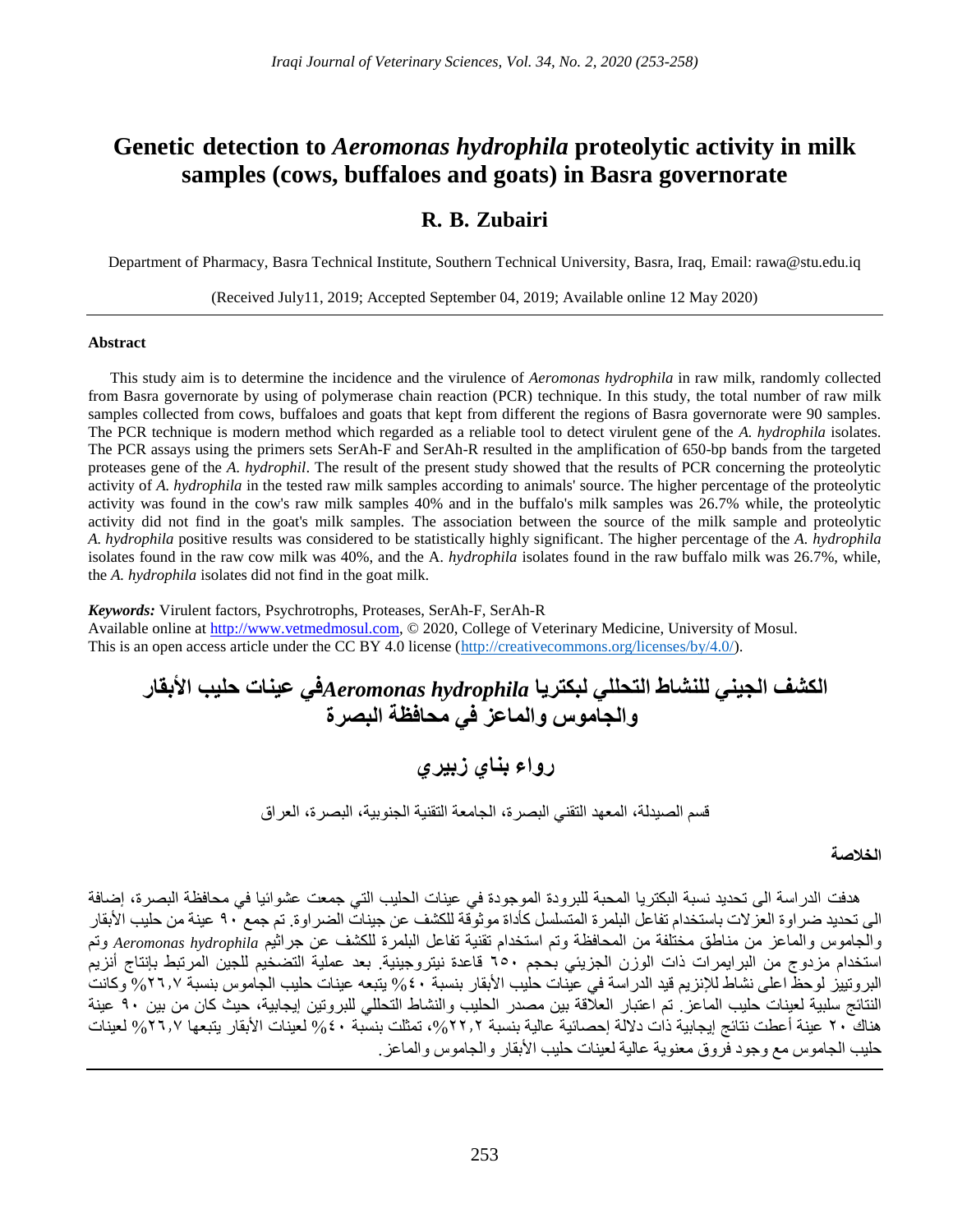#### **Introduction**

*Aeromonas* species are facultative anaerobic gramnegative microscopic organisms. It related to the family Aeromonadaceae, which is frequently isolated from various food and environmental sources including sea, river, fresh and ground water (1). The amassing information showing that *A. hydrophila* is the causal operator for 85% of human gastrointestinal issue (2). *A. hydrophila* is regarded the major pathogen causing extreme diarrhea and extraintestinal contaminations in people (3). There are unassuming data on the commonness of *Aeromonas* species of mammals other than a man. *Aeromonas* has the ability to produce the various virulent factors which included the different types of hemolysins such asaerolysin, proteases, adhesions (adherence intervened by pili), invasins, a heat labile enterotoxin, phospholipase, and lipase (4,5). Lots of proteases delivered by psychrotrophic microscopic organisms are steady even under ultra-high temperature (UHT) condition and proceed actively in dairy products (6). *A. hydrophila* has a various extracellular catalyst, including proteases, hemolysins, and enterotoxins. A portion of the toxin has been biochemically portrayed, however, their particular role in the pathogenicity of *A. hydrophila* have not decided up to this point. The two noteworthy extracellular proteolytic activities of *A. hydrophila* that have been depicted similar to this, a 38-kDa thermostable metalloprotease and a 68-kDa temperature-labile serine protease are found in basically *A. hydrophila* culture supernatant (7). Isolation of *Aeromonas* spp. announced from raw milk, yogurt, and cheeses (7-9). The estimation of microbial tainting of cow's raw milk is fractional by cow's healthiness, cleanliness surroundings where dairy cows are housed, drained, strategies for udder readiness, draining system, techniques for cleaning, sanitation of draining machines and milk cisterns (10). The capacity of milk under refrigerated for the significant lot before preparing is segregating for development of psychrotrophs which may transform into the transcendent microflora (11). Beside, its developing worry as a blood borne pathogen *A. hydrophila* could take an interest in disintegration of the food store at refrigeration temperature due to its capacity to grow up and make thermo-resistant extracellular proteins (lipase, protease, amylase, and nuclease) that is ready to defiling significant milk constituent and consequently change the nature of completed dairy products (12). Any way little is perceived concerning the role of milk in the spread of these pathogens so this investigation was embrace as a component of an endeavor to decide the role of milk in the study of disease transmission of *Aeromonas* contamination, the propriety of the specific media for the restoration of the living being, the proteolytic action of detached *A. hydophilia.*

The targets of this investigation were to decide the occurrence of *A. hydrophila* in raw milk which randomly gathered from Basra governorate. As well as to determine the virulence of the isolates by using of PCR strategy as a reliable tool to detect virulent gene of some *A. hydrophila*  isolates (Protease).

#### **Materials and methods**

Ninety raw milk samples were collected randomly from cows, buffaloes, and goats from different farms in Basra governorate. Aseptically placed into sterilized test tubes and transport to the research laboratory for investigation by using cooler box. The milk sample stored in refrigeration conditions for 3 days. The activation step recognized in the present study was prepared the 4.5 mL of Luria-Bertani broth inoculated with the raw milk samples at a concentration of  $1\%$  and incubation for  $18$  h at  $37^{\circ}$ C. Culture stocks were ready in LB broth comprising sterilized glycerol at a concentration of 20% and were cold at -20ºC. Before each investigation, the isolates were cultivated two successive periods in LB broth  $(13)$ .

#### **PCR Amplification**

To confirm the presence of proteolytic GNP DNA, a standard diagnostic PCR was carried using one pair of primers designed by Machado *et al.* (13) including SerAh *A. Hydrophila* (650bp) were oligonucleotide sequence for SerAh-F primer was 5-TTCCTCCTACTCCAGCGTCG-3, and for SerAh-R 5-TGATGATCCAGGCTCACGGT-3.

#### **Proteolytic Enzymes**

The manufacture of extracellular proteolytic enzymes was resolute by agar-diffusion assays on plate count agar containing nutrient agar complemented with 10% skim milk powder. The plates were incubated at 25 ºC, for 18-24 h. The occurrence of clear zones around the colonies was an indication to the proteolysis.

#### **Statistical analysis**

Statistical analysis was done by using SPSS software from 11 to demonstrate any association between the results, the exact Fisher test and Pearson's chi-squared test with Yates correction were used to the limit of significance at level  $P<0.05$ .

#### **Results**

# **PCR detection of proteolytic activity**

The results of the present study showed that the higher proteolytic activity was observed in the cow raw milk samples 12 (40%), followed the buffaloes milk samples 8 samples (26.7%). While, the presence of proteolytic *A. hydrophila* in goats milk samples was not found. The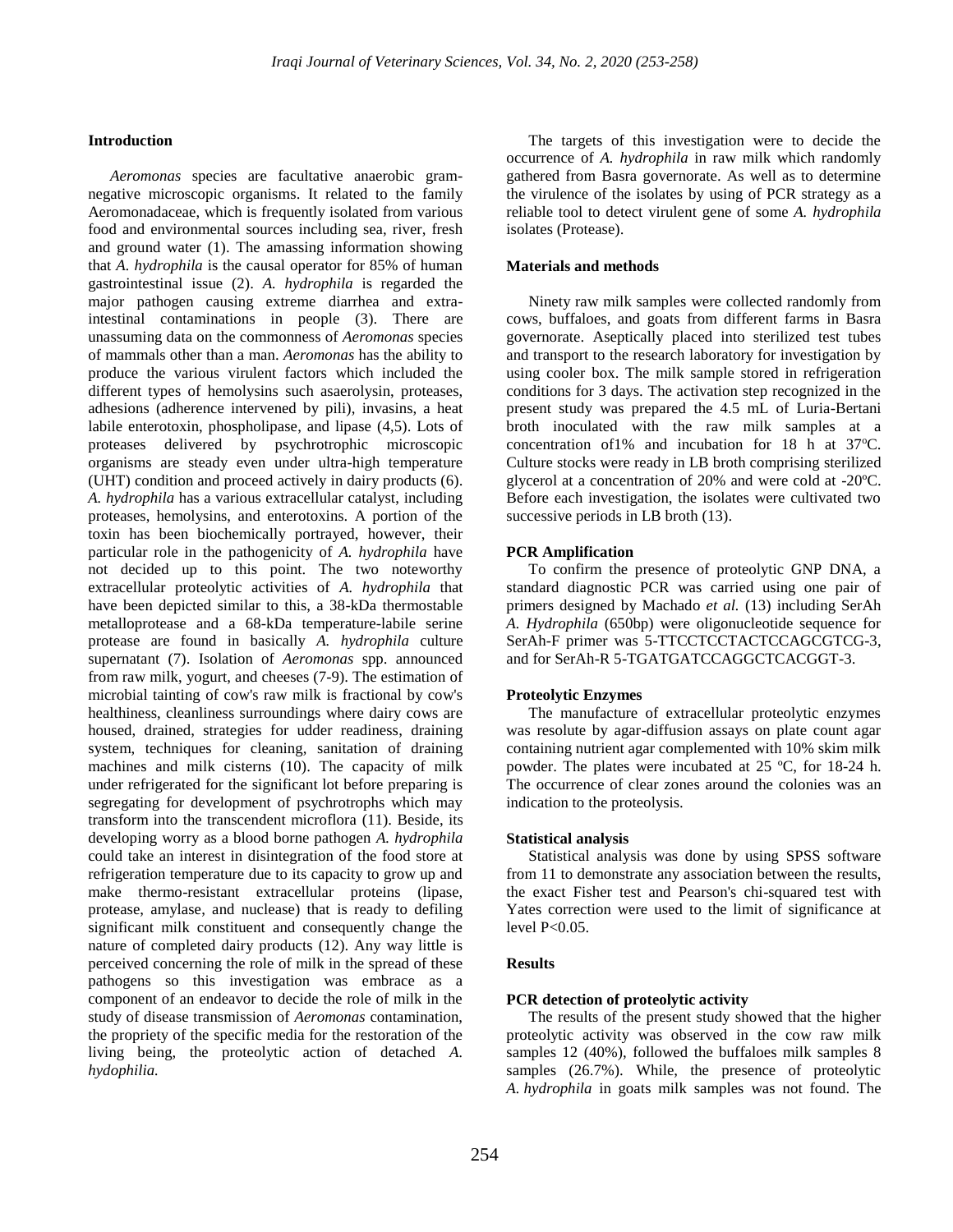association between source of milk sample and proteolytic *A. hydrophila* positive results was considered to be statistically highly significant (P<0.01). Out of 90 raw milk sample 20 (22.2%) samples were positive for proteolytic *A. hydrophila*. The positive cow milk samples represent 40% (12/30) of the total tested cow milk samples followed by 26.7% (8/30) of the buffalo milk samples with high significant difference (P<0.01) among cows, buffaloes and goats milk sample (Table 1 and 2).

Table1: PCR detection of proteolytic activity of *A. hydrophila* in raw milk

| Animals        | Positive PCR | Negative PCR |
|----------------|--------------|--------------|
|                | No. (%)      | No. (%)      |
| Cow            | 12(40)       | 18 (60)      |
| <b>Buffalo</b> | 8(26.7)      | 22(73.3)     |
| Goat           |              | 30 (100)     |
| Total          | 20.          | 70           |

Table2: Distribution of the positive PCR in total number tested milk samples

| <b>PCR</b> | The milk samples no. $(\%)$ |                |         |          |  |
|------------|-----------------------------|----------------|---------|----------|--|
|            | C <sub>0</sub>              | <b>Buffalo</b> | Goat    | Total    |  |
| Positive   | 12(40.0)                    | 8(26.7)        | 0(0)    | 20(22.2) |  |
| Negative   | 18(60.0)                    | 22(73.3)       | 30(100) | 70(77.8) |  |
| Total      | 30                          | 30             | 30      | 90       |  |

# **Discussion**

The responsibility of raw milk as a method of transportation of causing milk borne diseases is very much perceived (14).The microorganisms are regarded as a causative agent which causing mastitis. The milk borne pathogens can get to enormous numbers in mammary tissue and later release into milk. These microorganisms are normally present on homesteads (feed, water, faces, and soil) and would thus be able to taunt the udder and nipples of the bovine and get into milk (9).

*Aeromonas* and *Macrococcus* have been disengaged from the raw dairy animals' milk (14-17). *A. hydrophilia* was the most overall species separated from the various types of tests 13.4% (39/292) (18). Subashkumar *et al.* (3) announced an aggregate of 105 milk sample was analyzed for *A. hydrophila* and 17.14% of the milk sample observed to be contaminated with *A. hydrophila*. The frequency and property of *Aeromonas* species in milk is the vehicle for the spread of Aeromonas gastroenteritis, due to the consequent treatment of the milk. A portion of the strains are difficult to separate from diarrhea-associated strains and ready to deliver exotoxin at 37ºC and cling to the epithelial cells. The information announced in Ahmed *et al.* (19) demonstrated that the distributions of virulence factor, to manage the pathogenicity of Aeromonads, is diverse in clinical and environmental test. The protease generation was begun all the more over and again in the samples, Ahmed likewise demonstrated that protease creation with higher bond limit, among strain separated from clinical sample (19). These are in concurrence with those revealed by Sechi *et al.* (20).

Variables of the virulence factors represent by extracellular proteases, hemolysins, and cytotoxins are produced by single virulent and a virulent strain of *A. hydrophila* to a similar inclusion (20). This reality just as the nonappearances of the relationship between the comparing action and degree of virulence may perhaps demonstrate to subjective factors as opposed to quantitative ones that include in the pathologic procedures (19). The lysis of psychotropic microbes may prompt the arrival of warmth safe proteolytic enzyme. The microflora of raw milk has been accounted for to change contingent upon the area of the herd, rearing practices, and lactation period (18). The present examination used PCR the most encouraging strategies for the quick and explicit analysis of numerous microscopic organisms in the various milk samples .

Bedeltavana *et al.* (21) showed that the PCR-ribo typing and phenotypic portrayal could steady in tracking contamination routes for the creation line of milk purification. Also, the target gene, the augmented piece measure and the contaminant microbiota can be influenced to affectability of PCR when using the raw milk sample (21). Along these lines, the promote of DNA extraction and utilize of target gene are the principle basal article in the present study. Machado *et al.* (13) showed that this technique as a one of three strategies used to promote DNA extraction and decrease the incidence of PCR inhibitor in the DNA arrangement and the investigation of Maurer (22) and Pirondini *et al.* (23) who referenced that definite planning of DNA sample is serious to ensure a mitigation or expulsion of PCR inhibitors and the achievement of the PCR procedure (13,24). These two studies bolsters what was done in the present investigation.

The contaminant microorganisms in raw milk, the allencompassing statistic supper than 108cfu/mL following four days of hatching at 70ºC can likewise add to diminish in the PCR sensitivity for recognition of considered psychrotrophs Marchand *et al.* (24) saw a decrease in the PCR sensitivity in nearness of different poisons, additionally other microbial species are probably going to be a rule microscopic organisms in the cooled raw milk (24). The primers SerAh-F/SerAh-R650bp utilized by Machado *et al.* (13) recognize the protease-encoding gene just in the *A. hydrophila*. The examination of the enhanced result of protease-encoding genes may show increment in the psychrotrophs populace and over-burden protease movement in raw milk for the outcome to three days of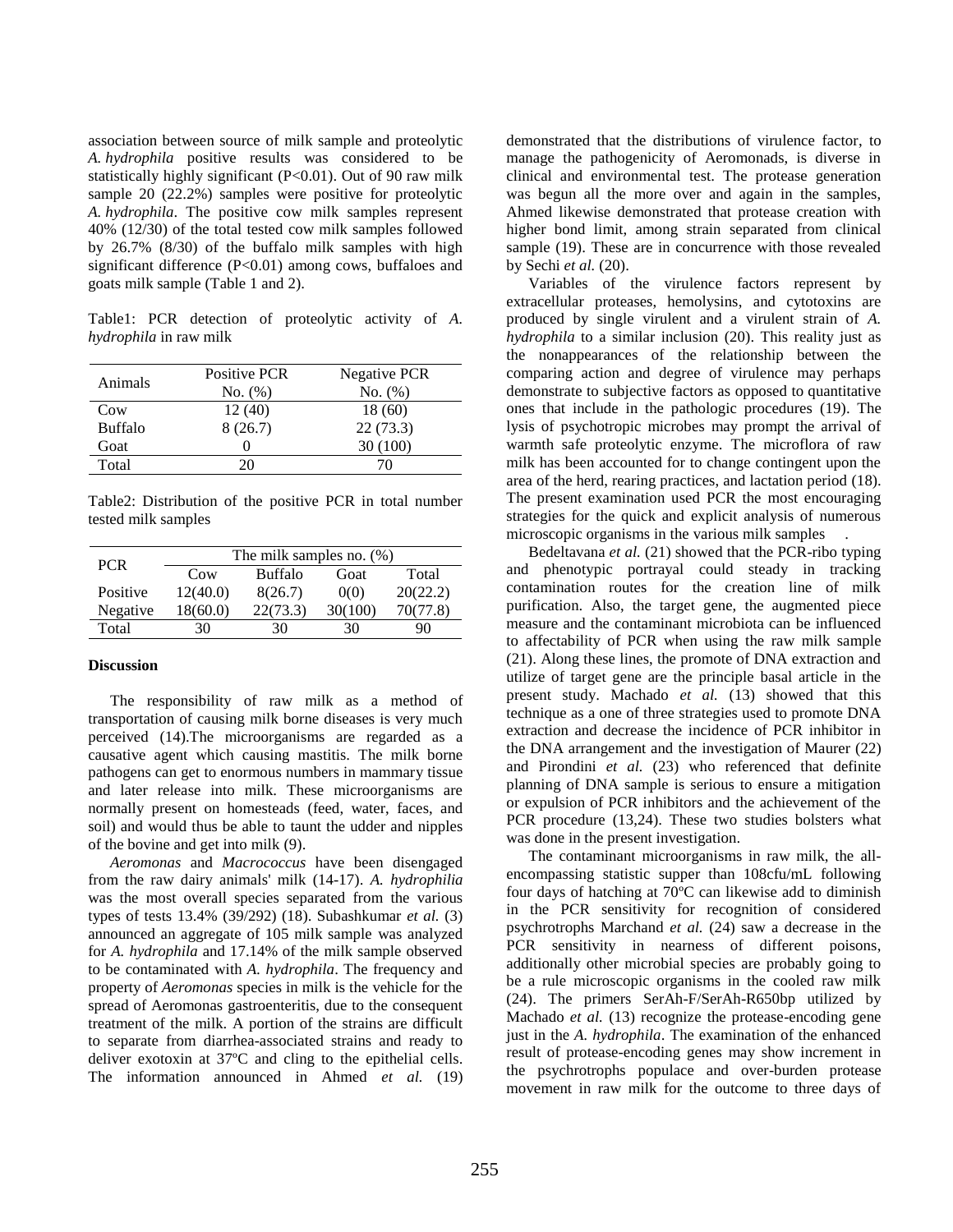refrigeration to raw milk with consequent improvement of considered psychrotrophs.

In connection to the utilization of target gene and the size of the developed part, which referenced *A. hydrophila* is the primary masses of the microorganisms in cooled raw milk. The quick acknowledgment for these microscopic organisms can be passed out by the method for expanding protease-encoding qualities from this species (13). Consequences of other examination demonstrated to all isolates of the capacity were protease makers in varying degree. The distinction in the capacity of the segregates to create protease were attributable to a hereditary variety of beginnings mindful underway of protease. Inside other investigation, it found that 100% of *A. hydrophila* detach can create protease with various degrees. Which in concurrence with our study (25). In the present investigation *A. hydrophila* identified in 40% of bovine raw milk. In distinction Melas *et al.* (26) had announced that 25 (15.9%) of (138) the dairy animals' milk sample were polite with *A. hydrophila*.

In eleven dairy animals' milk test 7.9% is tainted with different *Aeromonas* spp. Eight (14.0%) of the 57 milk tests inspected, were sullied of *A. hydrophila* (26). In studies which concurrence with current outcomes, found that psychotrophic populace cooled at 5-10ºC enhanced, especially more than at 0-5 ºC. This outcomes in concurrence with the investigation by Rasolofo *et al.* (27) that discovered psychotrophic populaces expanded inside 72h when refrigerated at 8ºC not at 4ºC,and that the elements of microscopic organisms indicated huge variety for samples from cow, buffalo, and goat (27,25).

Other study uncovered that the capacity of *A. hydrophila* to deliver virulence factors and attack epithelial cells while put away at refrigeration temperature for 7-10 days (28,29). Likewise, a proof (100%) of *Aeromonas* spp. cytotoxic impact was constant at refrigeration temperature (2,30). Our examination found a superior pervasiveness of protease in cow sample, among strains isolated from samples. These discoveries are in concurrence with those revealed by (19,20). Studies in addition confirmed of proteolytic activity is affected by culture medium and temperature (6). The heat resistant protease secretability of *Aeromonas spp* detailed by different scientists (13,18,31). Cooling of raw milk for delayed period, can improve the loss of excellence from the likelihood of proteolytic psychotrophic microorganism. The hidden danger of these psychotrophic microorganisms for human health fortifies the need to show these microorganisms in milk and dairy product. Occurrence of Gram negative psychrotrophs and their protease, lipase, and biofilm catalyst in milk implying that milk is a vehicle to transmission of these microorganisms, due to the subsequent administration of the milk. Some of strains were difficult to separate from the

diarrhea- related strains that ready to create exotoxin at 37ºC and hold fast to epithelial cells.

Gomashe *et al.* (32) detailed that *Aeromonas* species had proteolytic activities at room temperature yet extreme lessening in action was distinguished at high temperatures (32). Distinguished frailty of raw milk due to proteolysis action at psychotrophic concentration surpassing 106cfu/ml. In the interim proteolytic catalyst's generation by psychotrophic microscopic organisms emerges close-by the completion of the logarithmic stage and advances through the stationary stage milk at a proportion of 16 and 7% individually.

The current results revealed that the gram negative psychrotrophs (GNP) contaminated overall 24.7% observed in 90 raw milk sample collection from studied animals of different species in 30 cows, 30 buffaloes, and 30 goats. Higher ratio of the GNP contamination was observed in cows 12 (40%) followed by followed by buffalo's milk samples in which 8 samples (26.7%) were positive and negative results for the presence of proteolytic *A. hydrophila* in goats milk samples.

The influence of the animal's genus on the multiplication result of the examined gene product of the GNP in cow, buffalo, and goat raw milk which was estimated to be highly statistically significant (P≤0.001). This outcome shows that there was a distinction in the PCR positivity ratio among the three types of creature's raw milk. That distinction in the GNP PCR inspiration proportion and affectability of the methodology must perceive to the participation of lipid in milk.

This study demonstrated that raw goat milk ought not be put away for over multi day at 4ºC (33). When put away for in excess of 54 h in a dairy plant tank at refrigerated temperature the microbial populace moved, with *Pseudomonas* and *Acinetobacter* ending up progressively predominant. This concurred with the discoveries of this investigation about goat milk. The populace shifts which happen during long term stockpiling at refrigeration temperature at ≤4ºC. Learns about goat milk demonstrated that microscopic organisms inside the *Lactococcus* and *Streptococcus* genera commanded the raw milk microflora when accumulated up to 24 h, yet expanded capacity brought about an outgrowth of *Pseudomonas* and *Acinetobacter*, which contained over 60% of the all-out populace at 72 hours (18). The increase of different bacterial species which not in participation to any noteworthy level in the samples and furthermore a lesson of the novel predominant species equivalent to note by (34,35).

Despite this present variety in the GNP PCR positivity proportion among the three gathering of creature's raw milk. The outcome affirmed the milk item was in decreased cleanliness condition this fact exhibited by before studies; Munsch *et al.* (36) who referenced the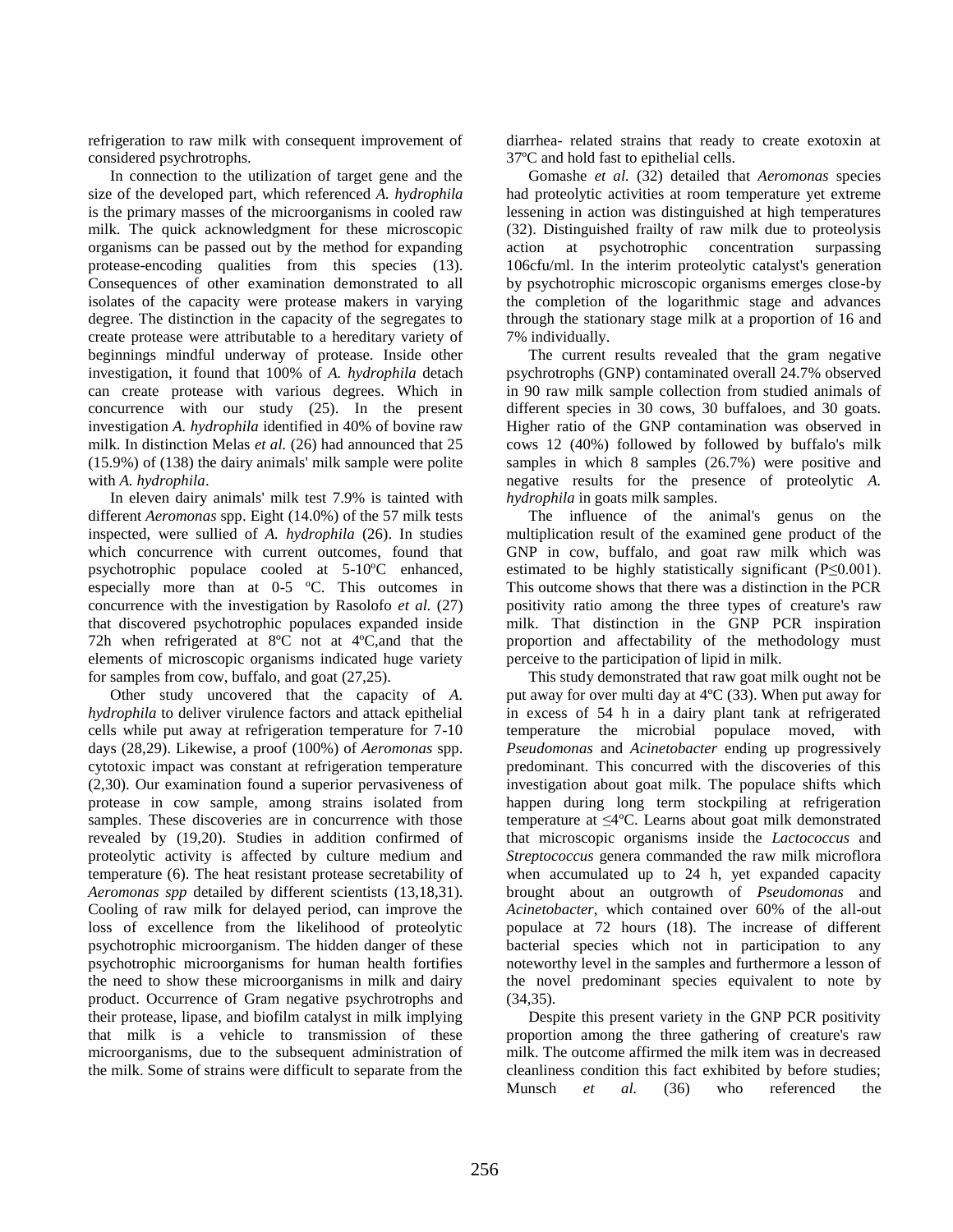psychotrophicmicroorganisms are not a piece of natural bacterial populace on the udder, along these lines the occurrencein raw milk is totally the result subsequent to infectivity of after milking (37). Also virulence of gene at different in the activation related with environment (38).

The use of PCR technique require four hours after the primary isolation. Also provide analytical information, may take some days in the usual test for detection bacteria. End result show a high degree of specialty and more accurate in detection of bacteria as well as it provided the effort, speed and cost in diagnosing the pathogenic bacteria (39).

#### **Conclusion**

Psychotrophic microbes are regularly present on homesteads and in this way can taint the outside of nipples and udder of the bovines and gets into milk. *A. hydrophilia*  it is the for the most part overwhelming species disengaged from exceptional types of test. Some of strains were indistinguishable from looseness of the bowels related strain and ready to create exotoxin sp. The improvement of DNA extraction and utilizations for target quality significant essential things in this investigation and we utilized. The preliminaries SerAh-F/SerAh-R, 650bp to recognize the protease-encoding quality just in the *A. hydrophila*. The examination of the intensified result of protease-encoding quality can be an indication of improve in the psychrotrophs populaces and over-burden protease movement in crude milk as result to three days stockpiling of raw milk in refrigeration by later upgrade of considered psychrotrophs. Result demonstrated that *A. hydrophila* identified in 40% of cow crude milk and this distinction in capacity of the disengages for produce protease are because of hereditary variety of beginnings mindful into the generation of protease. Likewise found that psychotrophic populaces refrigerated at 5-10ºC enhanced more than those at 0-5ºC. The populace shifts which happen during long haul stockpiling at refrigeration temperature ≤4ºC.

#### **Acknowledgment**

 I am grateful to all of those with whom I have had the pleasure to work during this and other related articles. I would especially like to thank Dr. Fawzia Ali. As my teacher and mentor, he has taught me more than I could ever give him credit for here. He has shown me, by his example, what a good scientist (and person) should be. Also I would like to thank reviewers for assistance comments that greatly improved the manuscript.

#### **References**

- 1. Fernández-BravoA,JoséFiguerasM.AnUpdateontheGenus Aeromonas: Taxonomy,Epidemiology,andPathogenicity.microorganismsJ.2020;8( 129):2-39.https://doi:10.3390 microorganisms8010129.
- 2. AsmaaT, Heba A,Rasha MM, Attia A, Ibrahim E, Abeer EA. Molecular characterisation, genotyping and survival of *Aeromonas hydrophila* isolated from milk, dairy products and humans in Egypt. Inter Dairy J.2016;63:52-58.https://doi: [10.1016/j.idairyj.2016.07.011](http://dx.doi.org/10.1016%2Fj.idairyj.2016.07.011)
- 3. Subashkumar R, Thayumanavan T, Lakshmanaperumalsamy P.RAPD and ERIC-PCR typing of virulent *Aeromonas hydrophila* isolated from children with acute diarrhoea. J Cell MolBio. 2014;1(1):12. http://jcmb.halic.edu.tr
- 4. Liang X,Zhaoxu M,Lanwei Z,Yanhua C, Xue H,Huaxi Y.The diversity and proteolytic properties of psychrotrophic bacteria in raw cows' milk from north China. Int Dairy J. 2016;66:34-41. http://dx.doi.org/10.1016/j.idairyj.2016.10.014
- 5. Alperi A, Figueras MJ. Human isolates of *Aeromonas* possess Shiga toxin genes (stx1 and stx2) highly similar to the most virulent gene variants of *Escherichia coli*. Clin Microbiol Infect. 2010;16(10):1563- 7.https:// doi: 10.1111/j.1469-0691.2010.03203.x
- 6. Zhang S, Li H,UlukoH, LiuL,PangX,LvJ. Investigation of protease production by *Pseudomonas fluorescens* BJ-10 and degradation on milk proteins. J Food Proc Pres. 2015;39:2466-2472. <https://doi.org/10.1111/jfpp.12496>
- 7. Alberto C,Javier Y, Alejandro T,Maria SA,Carmen H, Jose A,German N.A Major secreted elastase is essential for pathogenicity of*Aeromonas hydrophila*.Infect Immuol.2000;68(6):3233-3241. https:// doi: 10.1128/IAI.68.6.3233-3241.2000
- 8. FreitasAC, NunesMP, MilhomenAM,RicciardiID. Occurrence and characterization of *Aeromonas* spp. in pasteurized milk and white cheese in Riode Janeiro Brazil. J Food Pro.1993;56(1):62-65.https:// doi/pdf/10.4315/0362-028X-56.1.62
- 9. NagwaA, Salah A, Madeha A, Magdy S. Enumeration and characterization of *Aeromonas* spp isolated from milk and some dairy products in Sharkia governorate Egypt.Alexandria J Vet Sci.2014;40:52-64. https://doi.org/10.5455/ajvs.49073
- 10. Bramley A,Mckinnon C. The microbiology of raw milk. New York: Elsevier; 1990. 163-208 p. https://doi.org/10.1002/0471723959.ch2
- 11. Sorhaug T, Psychrotrophic V. Total bacterial count in bulk milk samples. Vet Med Czech.1992; 47(8): 227-233 . https:// doi.org/ 10. 17221 /5829-vetmed
- 12. [Sørhaug](https://www.sciencedirect.com/science/article/abs/pii/S0924224497010066#!) T[, Stepaniak](https://www.sciencedirect.com/science/article/abs/pii/S0924224497010066#!) L. Psychrotrophs and their enzymes in milk and dairy products: Quality aspect[s Trends in Food Science & Technology](https://www.sciencedirect.com/science/journal/09242244) J. 1997;8(2):35-41. https://doi.org/10.1016/S0924-2244(97)01006-6
- 13. Machado SG,Bazzolli DMS, Vanetti MCD. Development of a PCR method for detecting proteolytic psychrotrophic bacteria in raw milk. Int Dairy J.2013;29:8-14. https://doi.org/10.1016/j.idairyj.2012.09.007
- 14. Taylor R,Weinstein M, BrynerH. Campylobacter fetus infection in human subjects association with raw milk. Am J Med.1979;66:779- 783. https://doi.org/10.1016/0002-9343(79)91116-1
- 15. ArcuriF, SilvaL, Brito P, BritoF, LangeC, MagalhaesA. Counting, isolation and characterization of psychrotrophic bacteria from refrigerated raw milk. Ciencia Rural.2008;38:2250-2255. https://doi.org/10.1590/s0103-84782008000800025
- 16. Delgado S, RachidC, FernandezE, RychlikT, AlegriaA, PeixotoS. Diversity of thermophilic bacteria in raw, pasteurized and selectivelycultured milk, as assessed by culturing, PCRDGGE and pyrosequencing. Food Microbiol.2013; 36:103 -111. <https://doi.org/> 10.1016/j.fm.2013.04.015
- 17. RasolofoA, LaPointeG, Roy D. Assessment of the bacterial diversity of treated and untreated milk during cold storage by T-RFLP and PCRDGGE methods. Dairy Sci Technol.2011;91:573-597.https:// doi: 10.1007/s13594-011-0027-4
- 18. Ling L, John J, Ling F, Qingkun Z, Yan T, Li Huang, Daxi R, Pan Y.Characterization of the indigenous microflora in raw and pasteurizedbuffalo milk during storage at refrigeration temperature by high-throughput sequencing.JDairy Sci.2016; 99(9):7016-7024. https://doi.org/10.3168/jds.2016-11041